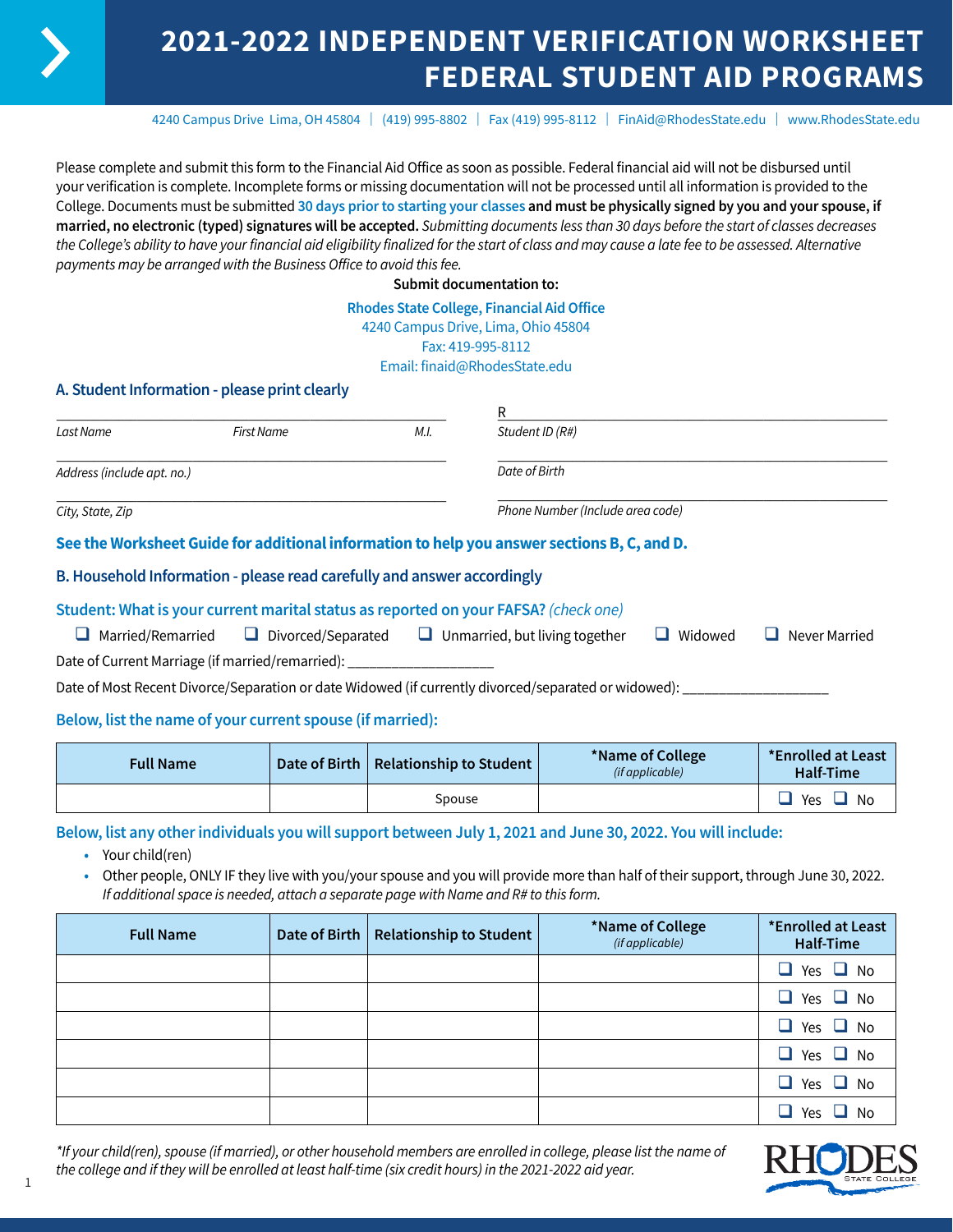

# **2021-2022 INDEPENDENT VERIFICATION WORKSHEET FEDERAL STUDENT AID PROGRAMS**

*Student Name* \_\_\_\_\_\_\_\_\_\_\_\_\_\_\_\_\_\_\_\_\_\_\_\_\_\_\_\_\_\_\_\_\_\_\_\_\_\_\_\_\_\_\_\_\_\_\_\_\_\_ *Student ID (R#)* \_\_\_\_\_\_\_\_\_\_\_\_\_\_\_\_\_\_\_\_\_\_\_\_\_\_\_\_\_\_\_\_\_\_\_\_\_\_\_\_\_\_\_\_\_\_\_\_\_

**C. Tax Information -** Student and spouse please indicate if you filed taxes or did not file taxes below. If you filed and did not use the DRT, submit your 2019 Tax Return Transcript. If you did not file, submit your 2019 W-2's/1099's and 2019 Verification of Non-Filing Letter.

|                               | <b>STUDENT:</b>                                                                                                                                                                   | <b>SPOUSE:</b>                                                                                                                                                                    |
|-------------------------------|-----------------------------------------------------------------------------------------------------------------------------------------------------------------------------------|-----------------------------------------------------------------------------------------------------------------------------------------------------------------------------------|
| Taxe:<br>ш                    | I filed a joint return with my spouse and used the IRS<br>ப<br>Data Retrieval Tool (DRT) through the FAFSA.                                                                       | ⊔<br>I filed a joint return with my spouse and used the IRS<br>Data Retrieval Tool (DRT) through the FAFSA.                                                                       |
| თ,<br>π                       | did not file a joint return and am attaching my 2019<br>IRS Tax Return Transcript from the IRS.                                                                                   | ш<br>I did not file a joint return and am attaching my 2019<br>IRS Tax Return Transcript from the IRS.                                                                            |
|                               | <b>STUDENT:</b>                                                                                                                                                                   | <b>SPOUSE:</b>                                                                                                                                                                    |
| ш<br>NOT FIL<br>Taxes<br>2019 | I was employed, but was not required to file. Submit<br>copies of your W-2's/1099's AND your 2019 Verification<br>of Non-Filing Letter.<br>Employer                               | ப<br>I was employed, but was not required to file. Submit<br>copies of your W-2's/1099's.<br>Employer                                                                             |
|                               | ∟<br>I was not employed, did not have income, and am not<br>required to file a 2019 Federal Tax Return. I am attaching<br>my 2019 Verification of Non-Filing Letter from the IRS. | □<br>I was not employed, did not have income, and am not<br>required to file a 2019 Federal Tax Return. I am attaching<br>my 2019 Verification of Non-Filing Letter from the IRS. |

**D. 2019 Income Exclusions and Untaxed Income -** List income exclusions and untaxed income that were received in 2019. The information requested below was to be reported on your FAFSA. **Additional information may be requested upon review of verification documents and FAFSA information. Check your STARS online account and/or Rhodes State email.**

**Did you, the student, work on-campus and earn Federal Work Study Dollars during 2019?**

 $\Box$  Yes  $\Box$  No

**Did you or your spouse receive any of the following:** (Check box if yes, then submit documentation showing amount received.)

- $\Box$  Child support paid/received for any of your children. (Do NOT include foster care or adoption payments. Must submit and complete "Verification – Child Support Paid/Received" worksheet.)
- $\Box$  Payments to tax-deferred pensions and savings plans (W-2 Form boxes 12a-12d, codes D, E, F, G, H, and S.)
- $\Box$  Veterans' non-educational benefits, such as Disability, Death Pension, or Dependency & Indemnity Compensations (DIC) and/or VA Educational Work-Study allowances.
- $\Box$  \*Commissioned Officer's Combat pay or special combat pay. (Only enter the amount that was taxable. Do not enter untaxed combat pay reported on the W-2 in Box 12, Code Q. For questions please contact the Financial Aid Office)
- $\Box$  Any untaxed income or benefits, such as worker's compensation, disability, etc. (Do not include student aid, untaxed Social Security benefits, or Supplemental Security Income.)

## **E. Certification and Signatures – The student and spouse (if married) must sign and date.** *(Inked signatures required)*

By signing this worksheet, I/we certify that the information reported on it is complete and correct.

WARNING: If you purposely give false or misleading information on this worksheet, you may be fined, be sentenced to jail, or both.

\_\_\_\_\_\_\_\_\_\_\_\_\_\_\_\_\_\_\_\_\_\_\_\_\_\_\_\_\_\_\_\_\_\_\_\_\_\_\_\_\_\_\_\_\_\_\_\_\_\_\_\_\_\_\_\_\_\_\_\_\_\_\_ \_\_\_\_\_\_\_\_\_\_\_\_\_\_\_\_\_\_\_\_\_\_\_\_\_ *Student Signature Date*

\_\_\_\_\_\_\_\_\_\_\_\_\_\_\_\_\_\_\_\_\_\_\_\_\_\_\_\_\_\_\_\_\_\_\_\_\_\_\_\_\_\_\_\_\_\_\_\_\_\_\_\_\_\_\_\_\_\_\_\_\_\_\_ \_\_\_\_\_\_\_\_\_\_\_\_\_\_\_\_\_\_\_\_\_\_\_\_\_ *Spouse Signature (if married) Date*

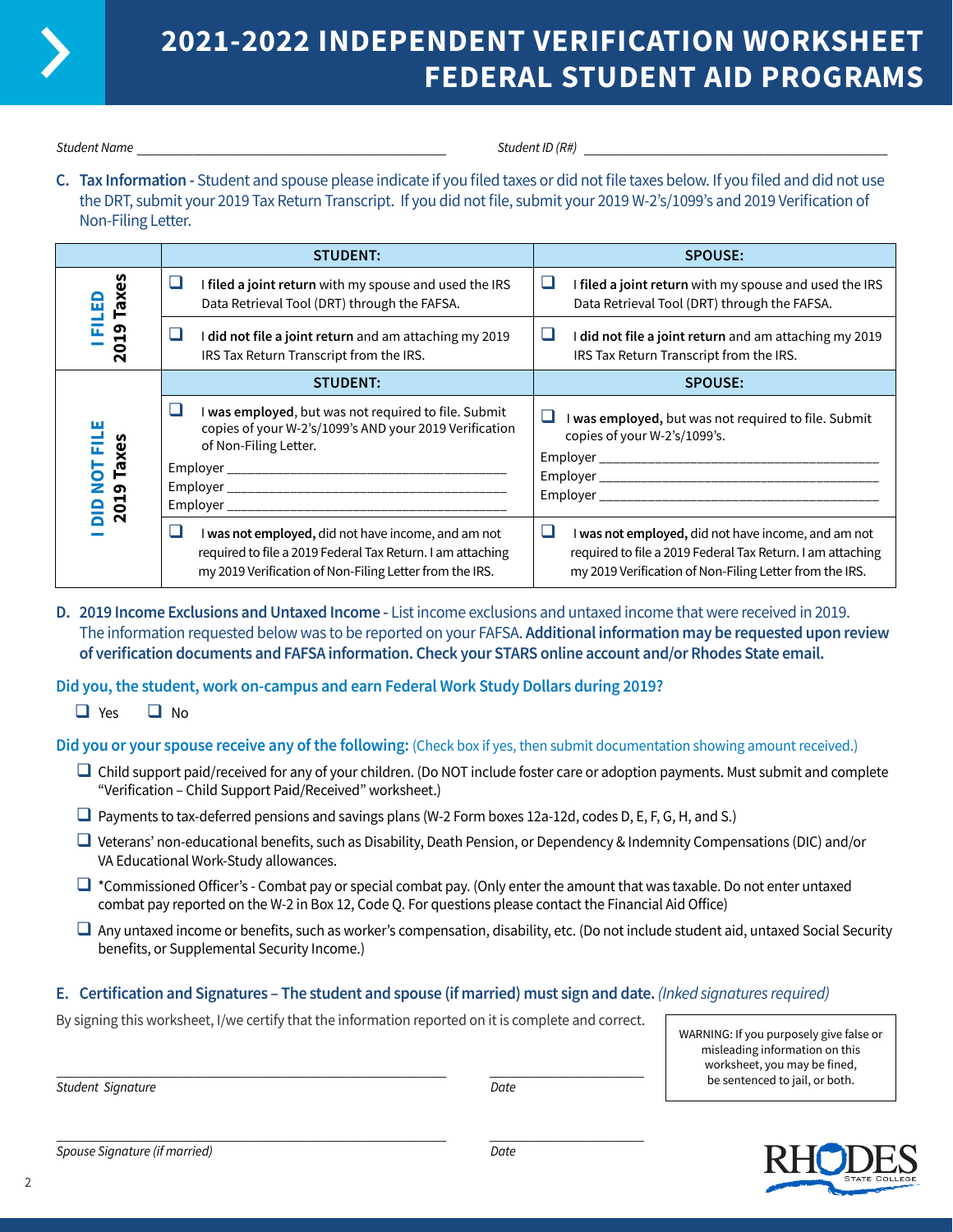

# **2021-2022 INDEPENDENT VERIFICATION WORKSHEET GUIDE**

4240 Campus Drive Lima, OH 45804 | (419) 995-8802 | Fax (419) 995-8112 | FinAid@RhodesState.edu | www.RhodesState.edu

### **Use this Worksheet Guide to assist you in completing the Verification Worksheet. Below is detailed information for sections B, C, and D of the Verification Worksheet.**

*Your FAFSA was selected for review in a process called "Verification." In this process, we will be comparing information from your FAFSA using this worksheet and documents you will submit to the Rhodes State College Financial Aid office. Federal regulations state Rhodes State College has the right to ask you for this information before awarding any Federal Student Aid. If there are differences between your FAFSA and the submitted documents, the Financial Aid office will make corrections electronically before awarding your Federal Student Aid.*

### **B. Household Information**

| <b>Marital Status</b> | Required by the U.S. Department of Education                                                                                                                                                                                                                                                                                                  |
|-----------------------|-----------------------------------------------------------------------------------------------------------------------------------------------------------------------------------------------------------------------------------------------------------------------------------------------------------------------------------------------|
| Married/Remarried     | If you are married on the day you complete your FAFSA, you must include your spouse's<br>income, even if you were not married during the requested tax year.                                                                                                                                                                                  |
| Divorced/Widowed      | Divorced - A student who was married, even briefly, whose divorce was finalized through<br>the court and is single on the day they complete the FAFSA.<br>If you are currently going through a divorce and it is not finalized, you must mark "Separated."<br>Widowed - A student who was married, even briefly, whose spouse is now deceased |
|                       | and is single on the day they complete the FAFSA.                                                                                                                                                                                                                                                                                             |
| Separated             | A student who is legally married and has chosen to live separate from his/her spouse,<br>at separate addresses, as though they were not married.<br>If you and your spouse are separated, but living together, you will mark "Married/Remarried."                                                                                             |
| Never married/Single  | A student that has never been married.<br>If you were ever married, you must mark married/remarried, divorced/widowed, or separated.                                                                                                                                                                                                          |

### **Other Household Members**

Student's/Spouse's children (even if they do not live with them) - who will receive more than half of their support (over 50%) from the student/ spouse from July 1, 2021 - June 30, 2022. (This **does not** include children that you or your spouse pay child support for.) *NOTE: The FAFSA does not have the same dependency rules as the IRS. Contact the Financial Aid Office for help.*

Student's/Spouse's adult children who are under the age of 24, unmarried, are not a veteran of or an active duty member of the military, who do not live with you; but would be required to put parental information on the FAFSA if they also attend college.

Other people, **ONLY IF** they live with the you and your spouse (if married) now **AND** receive more than half their support (over 50%) from you **AND** will continue to receive more than half of their support from you through June 30, 2022.

**Do not include foster children for whom you or your spouse (if married) receive a subsidy for.**

**Do not include children for whom you or your spouse (if married) pay child support for outside the home.**

*Support includes:* housing (rent/mortgage assistance), utilities (gas, electric, etc.), cell service, cable/internet, transportation costs (gas, insurance, etc.), food, clothing, medical, childcare, personal expenses, etc.

### **C. Tax Information - FAFSA requirements for Student/Spouse who FILED Taxes**

Provide official tax information for Student and Spouse (if married) → TWO OPTIONS:

1.) Use the **IRS Data Retrieval Tool (DRT)** within the FAFSA to transfer tax information directly from the IRS.\*

– OR-

2.) Request your 2019 **IRS Tax Return Transcript** from the IRS and submit a copy to the Financial Aid Office.

*\*Married Students – Available only if you filed a Married Joint tax return, otherwise you must use option 2 and request both return transcripts.* 

If the Student and/or Spouse had to submit an AMENDED TAX RETURN in 2019, you must provide the official tax information on the AMENDED TAX RETURN: → ONE OPTION:

1.) Request the 2019 **IRS Record of Account Transcript** from the IRS and submit a copy to the Financial Aid Office.\*

*\*an amended tax return is when a taxpayer files their taxes (IRS form 1040) then finds an error and must refile their taxes using the 1040X or when the IRS finds an error and makes a correction to the tax return on behalf of the taxpayer.* <sup>1</sup>